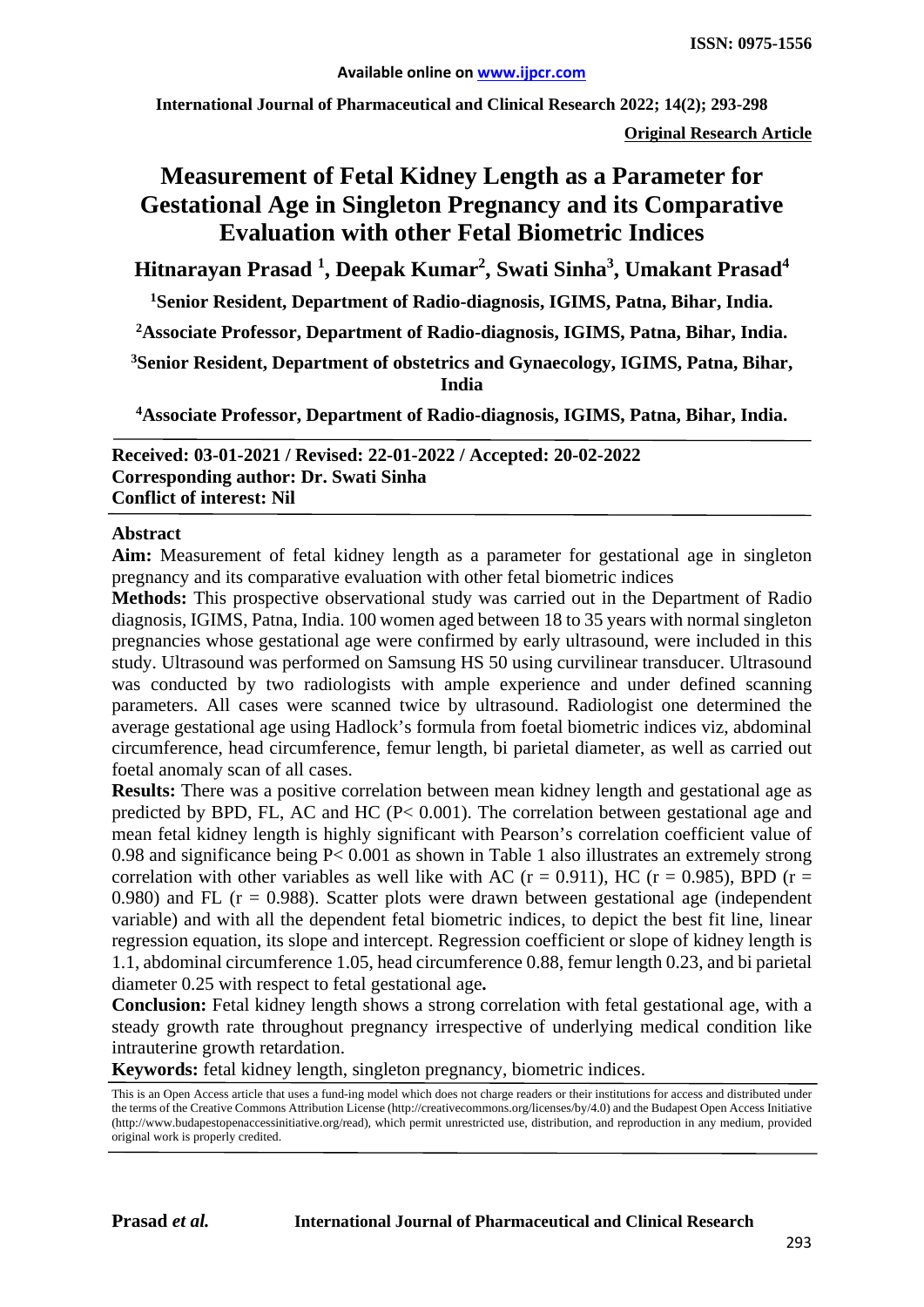### **Introduction**

Precise assessment of the gestational age (GA) is essential in prenatal medicine to predict fetal health and labor dating. Errors in determining the exact GA may interfere with critical management decisions, such as in preterm labor as well as growth disorders that is considered the leading cause of neonatal morbidity and mortality [1].

Last menstrual period (LMP) has been a reliable predictor in estimating GA, but many pregnant women cannot recall the exact date of their LMP. Garg et al., suggests that 30% of women cannot recall the exact date of LMP [2].

In the first trimester, the mean gestational sac diameter and crown-rump length (CRL) are reliable measurements for this purpose [3]. In the second trimester, biparietal diameter (BPD), head circumference (HC), abdominal circumference (AC), femur length (FL), and trans-cerebellar diameter4 are feasible useful parameters. We studied the correlation between GA and fetal kidney length (FKL), also the correlation between amniotic fluid index (AFI) and GA depending on the fact that amniotic fluid is secreted abundantly from kidneys after the second trimester.

#### **Material and methods**

This prospective observational study was carried out in the Department of radio diagnosis, IGIMS, Patna, India, after taking the approval of the protocol review committee and institutional ethics committee.

### Methodology

100 women aged between 18 to 35 years with normal singleton pregnancies whose gestational age were confirmed by early ultrasound, were included in this study. Ultrasound was performed on Samsung HS 50 using curvilinear transducer. Ultrasound was conducted by two radiologists with ample experience and under defined scanning parameters. All cases were scanned twice by ultrasound. Radiologist

one determined the average gestational age using Hadlock's formula from foetal biometric indices viz, abdominal circumference, head circumference, femur length, bi parietal diameter, as well as carried out foetal anomaly scan of all cases. Radiologist two measured the renal length. Both were unaware of the study. Oligohydramnios or polyhydramnios, >90th percentile or  $< 10<sup>th</sup>$  percentile of estimated fetal weight as per last were excluded from this study.

Renal pelvic dilation up to 10 mm can be seen in normal fetus with no evidence of obstruction and vesico ureteric reflux; however more than 4 mm renal pelvic dilatation were excluded to avoid false positive and spuriously high renal length estimation [4]. Renal evaluation by ultrasound is difficult in first and second trimester, as there is an obscured renal margin, however it being a limitation factor in previous studies, all women with gestational age more than equal to 18 weeks were included in the study. Moving the probe caudally in transverse section just below the level for abdominal circumference measurement, kidneys are identified. Once kidneys are located probe was rotated longitudinally till full length of kidney was identified for its length calculation. Length was determined for both left and right kidney. The average of their length in millimeter was recorded as final measurement. The fetal kidney was measured from outer-to-outer margin [5].

### **Statistical analysis**

Analysis was done using statistical package for social science (SPSS 25.0). Pearson's correlation and regression coefficient was calculated between gestational age and renal length as well as between gestational age and other fetal biometric indices. P value <0.05 was taken as significant.

### **Results**

Kidney length gives a reliable estimate of fetal gestational age. We noticed that the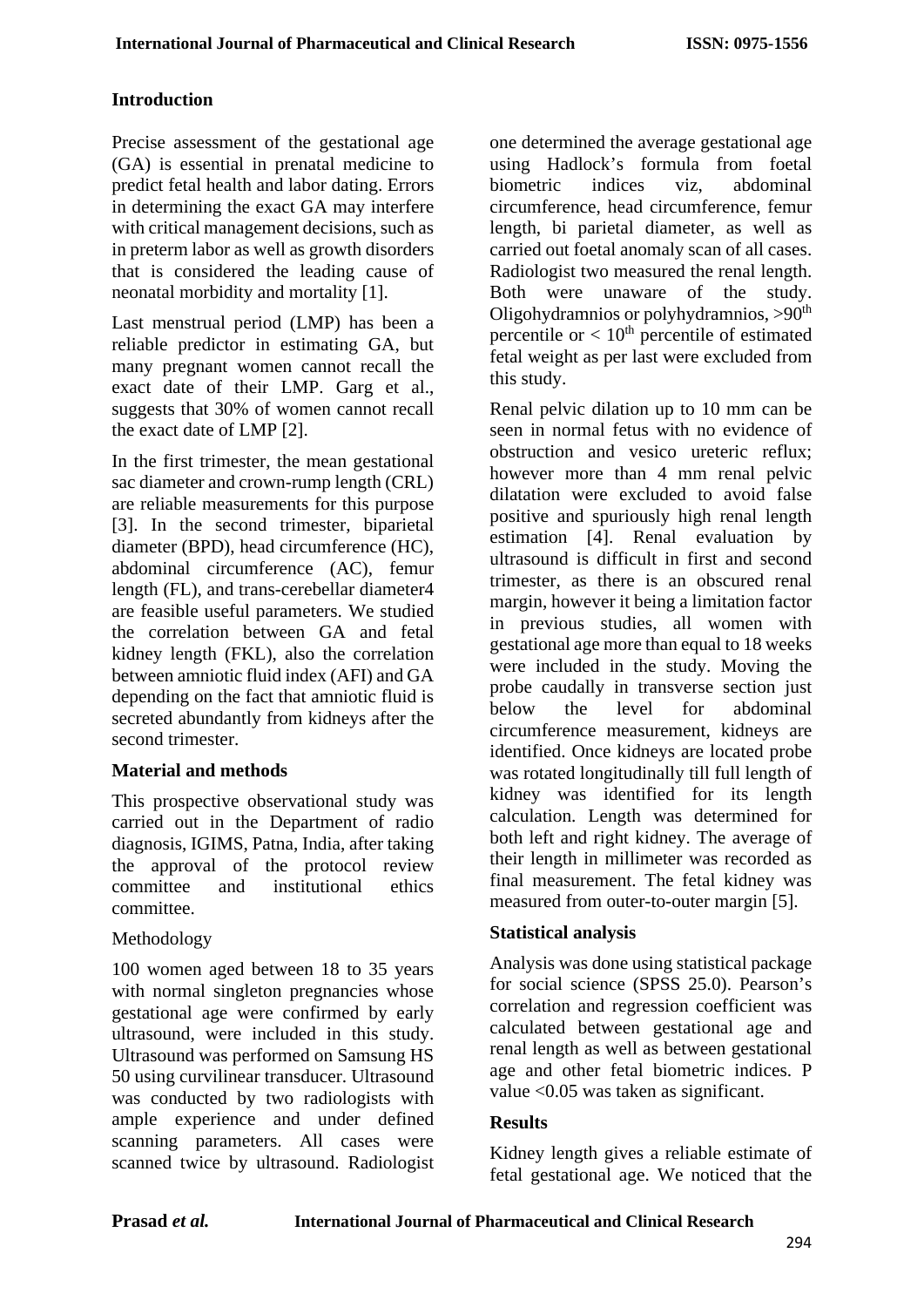renal length in millimeters at any given gestational age corresponds to the gestational age of the fetus. It can be of immense significance in gestational age determination without use of any software. Kidney shows a uniform increase in its length approximately by 1.8 mm every fortnightly. Both right and left kidneys were measured, and its average was used for computation of renal length. Those cases where either of the kidneys was not adequately visualized were excluded from the study. In the present study mean fetal kidney length was  $31.6 \pm 5.8$  mm with a range from 18.1 mm to 39.3 mm. We calculated Pearson's correlation coefficient between gestational ages determined by Hadlock formula with the fetal kidney

length (**Table 1**). There was a positive correlation between mean kidney length and gestational age as predicted by BPD, FL, AC and HC (P< 0.001). The correlation between gestational age and mean fetal kidney length is highly significant with Pearson's correlation coefficient value of 0.98 and significance being P< 0.001 as shown in Table 1also illustrates an extremely strong correlation with other variables as well like with AC  $(r = 0.911)$ , HC ( $r = 0.985$ ), BPD ( $r = 0.980$ ) and FL ( $r = 0.985$ )  $= 0.988$ ). Scatter plots were drawn between gestational age (independent variable) and with all the dependent fetal biometric indices, to depict the best fit line, linear regression equation, its slope and intercept

**Table 1: Correlation of gestational age with that of kidney length, abdominal circumference, head circumference, bi-parietal diameter and femur length**

| <b>Correlations</b> |                           |            |           |             |                     |                      |
|---------------------|---------------------------|------------|-----------|-------------|---------------------|----------------------|
| <b>Variables</b>    | <b>Test statistics AC</b> |            | HС        | <b>BPD</b>  | <b>Femur length</b> | <b>Kidney length</b> |
| Gestational<br>age  | Pearson<br>Correlation    | $0.911***$ | $.985***$ | $.980^{**}$ | $.988^{**}$         | .989**               |
|                     | Sig. (2-tailed)           | < 0.001    | < 0.001   | < 0.001     | < 0.001             | $<$ 0.001 $\,$       |
|                     | Number of<br>subjects     | 100        | 100       | 100         | 100                 | 100                  |

\*\* Correlation is significant at the 0.05 level (2-tailed).

Regression coefficient or slope of kidney length is 1.1, abdominal circumference 1.05, head circumference 0.88, femur length 0.23, and bi parietal diameter 0.25 with respect to fetal gestational age**.**

**Table 2: Fetal kidney length (mean ± 2SD) predicted by gestational age calculated on**  the basis of linear regression equation  $y= 0.16 + 1(x)$ , where y is kidney length in mm, x **is gestational age in weeks, 0.16 is the intercept and 1 is the regression coefficient and standard deviation (SD) is 6.6.**

| <b>Gestational age</b> | <b>Fetal kidney length (mm)</b> |             |              |  |  |  |
|------------------------|---------------------------------|-------------|--------------|--|--|--|
| ( weeks)               | Mean - 2SD                      | <b>Mean</b> | $Mean + 2SD$ |  |  |  |
| 18                     | 5.16                            | 18.16       | 31.16        |  |  |  |
| 19                     | 6.16                            | 19.16       | 32.16        |  |  |  |
| 20                     | 7.16                            | 20.16       | 33.16        |  |  |  |
| 21                     | 8.16                            | 21.16       | 34.16        |  |  |  |
| 22                     | 9.16                            | 22.16       | 35.16        |  |  |  |
| 23                     | 10.16                           | 23.16       | 36.16        |  |  |  |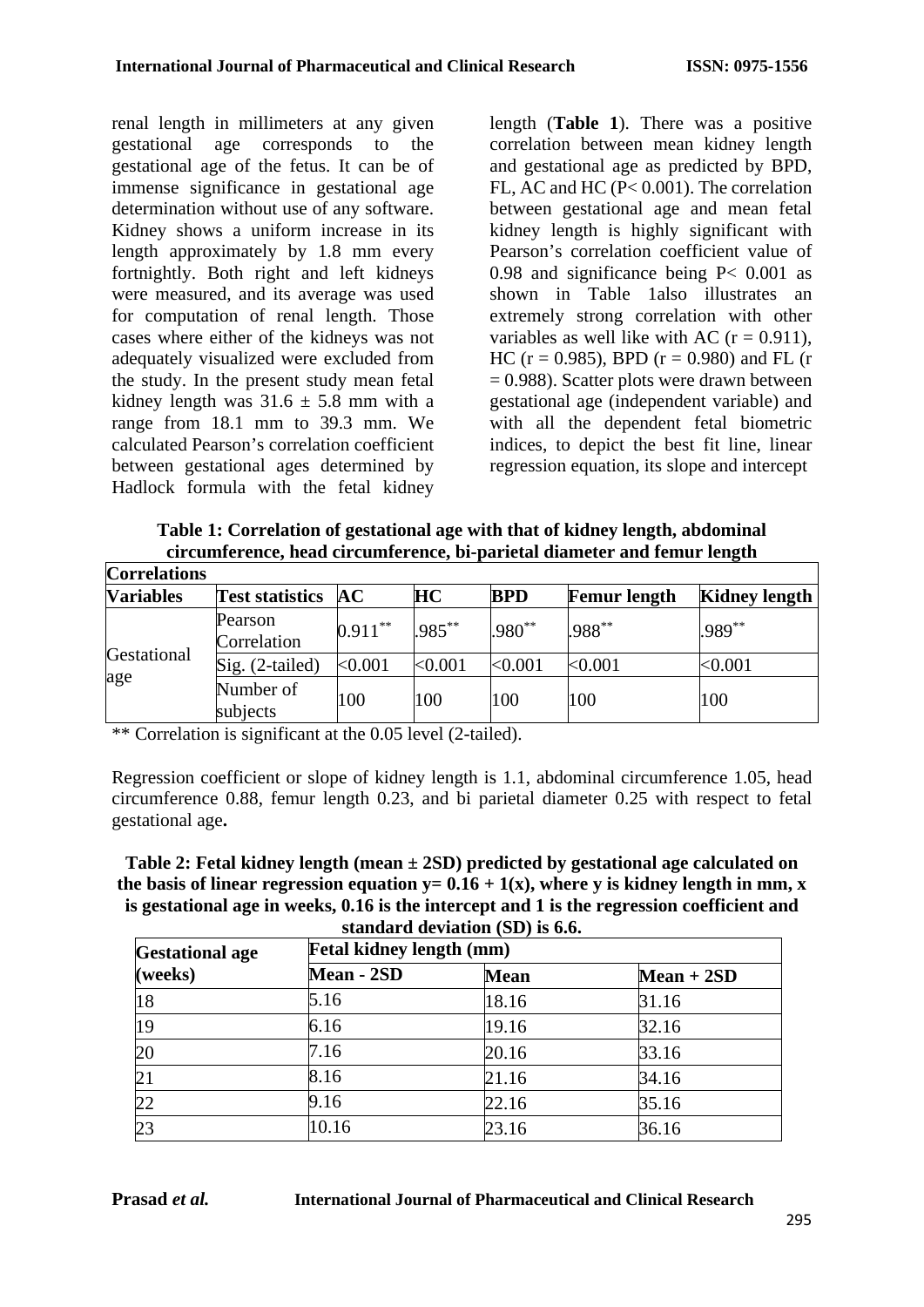|                 | 11.16 | 24.16 | 37.16 |
|-----------------|-------|-------|-------|
| $\frac{24}{25}$ | 12.16 | 25.16 | 38.16 |
| 26              | 13.16 | 26.16 | 39.16 |
| $\overline{27}$ | 14.16 | 27.16 | 40.16 |
| 28              | 15.16 | 28.16 | 41.16 |
| 29              | 16.16 | 29.16 | 42.16 |
| 30              | 17.16 | 30.16 | 43.16 |
| 31              | 18.16 | 31.16 | 44.16 |
| 32              | 19.16 | 32.16 | 45.16 |
| 33              | 20.16 | 33.16 | 46.16 |
| 34              | 21.16 | 34.16 | 47.16 |
| 35              | 22.16 | 35.16 | 48.16 |
| 36              | 23.16 | 36.16 | 49.16 |
| 37              | 24.16 | 37.16 | 50.16 |
| 38              | 25.16 | 38.16 | 51.16 |
| 39              | 26.16 | 39.16 | 52.16 |

### **Discussion**

Estimation of an accurate gestational age is of utmost significance with varied clinical implications. It has been emphasized since long for a fetal biometric index, which is not formula based, accurate, easy to calculate with hassle free interpretation and reproducible. Fetal growth variation affects all the organs including the anterioposterior and transverse dimensions of kidney; however, its length more or less remains constant [6,7]. Even though on most of the cases the length of both the kidneys were almost similar, we preferred taking their average length into account for ruling out discrepancies due to right and left side length variation. The renal length in the present study showed a positive Pearson's correlation coefficient value of 0.98 and regression coefficient of 1.1 with that of gestational age determined by taking all other fetal biometric indices into account. This study shall prove its worth in cases of engaged fetal head, where it is difficult to measure fetal bi parietal diameter and head circumference as well as in cases of intrauterine growth retardation,

macrosomia and malformation where abdominal circumference measurement gives false values. In above enlisted clinical scenarios measurement of fetal kidney length shall give an accurate, hassle free, estimation of fetal gestational age. We compared the intercept and regression coefficient (slope) between previous and present study as illustrated in Table-3. The present showed a positive Pearson's correlation and regression coefficient between kidney length and gestational age as compared to previous studies.

It may be due better quality of ultrasound machines with better resolution, observer bias. In future an average gestational can be computed taking all biometric indices into account including kidney length. With advancing gestational age renal outline becomes more distinctive due to increased deposition of echogenic perinephric fat [8]. Renal outline delineation may be cumbersome in case of maternal obesity and as well as due to obscuration from lower ribs and adrenal glands [9,10].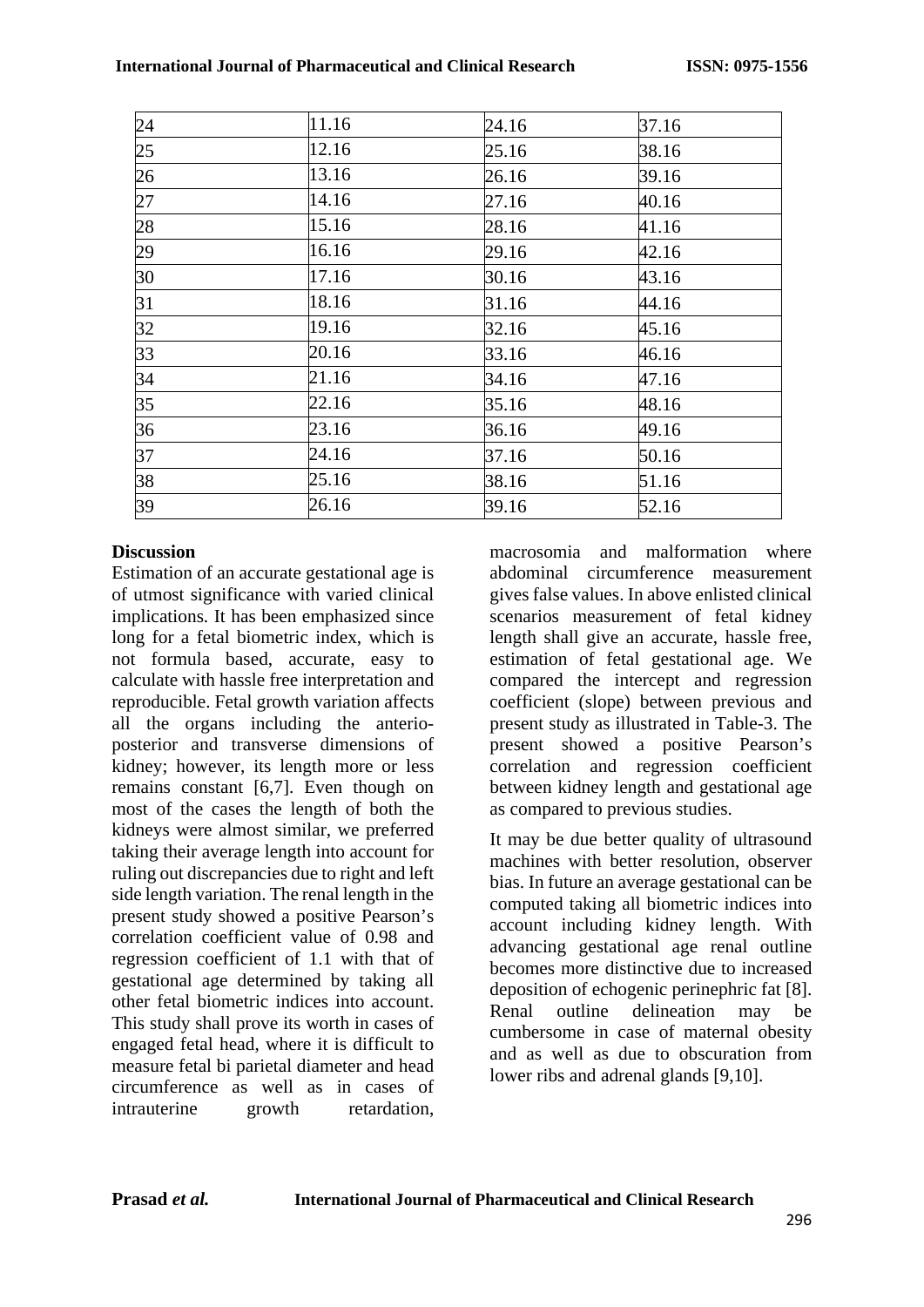| <b>Study</b>                                  | Intercept estimate                                                            | <b>Slope estimate</b> | <b>P</b> value | $\mathbb{R}^2$ |
|-----------------------------------------------|-------------------------------------------------------------------------------|-----------------------|----------------|----------------|
| Present study                                 | 0.16                                                                          | 1.1                   | < 0.001        | 0.98           |
| Nahid Yusuf, et al. <sup>11</sup>             | (intercept and slope)<br>not<br>calculated)<br>Pearson's correlation $= 0.99$ |                       | < 0.001        | 0.99           |
| Kansaria and Parulaker <sup>12</sup> 2.964    |                                                                               | 0.832                 | < 0.001        | 0.90           |
| Konje, et al. $^{13}$                         | 3.821                                                                         | 0.858                 | < 0.001        | 0.97           |
| Kuldeep Kumar, Rakhi<br>Lalwani <sup>14</sup> | 9.577                                                                         | 0.652                 | < 0.001        | 0.97           |

**Table 3: Comparison of intercept and regression coefficient of linear regression equation of kidney length and gestational age between present and past studies.**

## **Conclusion**

Fetal kidney length shows a strong correlation with fetal gestational age, with a steady growth rate throughout pregnancy irrespective of underlying medical condition like intrauterine growth retardation. This study shall prove its worth in cases of engaged fetal head, where it is difficult to measure fetal bi parietal diameter and head circumference as well as in cases of intrauterine growth retardation, macrosomia and malformation where abdominal circumference measurement gives false values.

### **References**

- 1. Kinney MV, Lawn JE, Howson CP, Belizan J. 15 Millio[npreterm births](http://www.ncbi.nlm.nih.gov/pmc/articles/PMC3546852/)  [annually: what has changed this year?](http://www.ncbi.nlm.nih.gov/pmc/articles/PMC3546852/)  [ReprodHealth 2012; 9: 28.](http://www.ncbi.nlm.nih.gov/pmc/articles/PMC3546852/)
- 2. [Garg A, Goyal N, Gorea RK, Pathak N,](https://www.researchgate.net/publication/282951167_Normogram_from_fetal_kidney_length_by_ultrasonographically)  [Mohan P. Normogramfrom fetal kidney](https://www.researchgate.net/publication/282951167_Normogram_from_fetal_kidney_length_by_ultrasonographically)  [length bu ultrasonographically. Journal](https://www.researchgate.net/publication/282951167_Normogram_from_fetal_kidney_length_by_ultrasonographically)  [ofPunjab Academy of Forensic](https://www.researchgate.net/publication/282951167_Normogram_from_fetal_kidney_length_by_ultrasonographically)  [Medicine & Toxicology 2015; 15:14-](https://www.researchgate.net/publication/282951167_Normogram_from_fetal_kidney_length_by_ultrasonographically) [16.](https://www.researchgate.net/publication/282951167_Normogram_from_fetal_kidney_length_by_ultrasonographically)
- 3. [Butt K, Lim K; Society of Obstetricians](http://www.ncbi.nlm.nih.gov/pubmed/24518917)  [and Gynaecologistsof Canada.](http://www.ncbi.nlm.nih.gov/pubmed/24518917)  [Determination of gestational age by](http://www.ncbi.nlm.nih.gov/pubmed/24518917)  [ultrasound. JObstet Gynaecol Can](http://www.ncbi.nlm.nih.gov/pubmed/24518917)  [2014; 36: 171-183.](http://www.ncbi.nlm.nih.gov/pubmed/24518917)
- 4. Grignon A, Filion R, Filiatrault D, et al. Urinary tract dilatation in utero: classification and clinical applications. Radiology, 1986; 160: 645-647.
- 5. Bertagnoli L, Lalatta F, Gallicchio R, et al. Quantitative characterization of the growth of the fetal kidney. JCU, 1983; 11: 349-356.
- 6. Konje JC, Bell SC, Morton JJ, de Chazal R, Taylor DJ. Human fetal kidney morphometry during gestation and the relationship between weight, kidney morphometry and plasma active remain concentration as birth. Clin Sci., 1996; 91: 169-75.
- 7. Konje JC, Okara CL, Bell SC, de Chazal R, Taylor DJ. A cross-sectional study of changes in fetal renal size with gestation in appropriate and small for gestational age fetuses. Ultrasound Obstet Gynecol., 1997; 9: 35-7.
- 8. Sato A, Yamaguchi Y, Liou SM, Sato M, Suzuki M. Grouth of fetal kidney assessed by realtime ultrasound. EurUrol., 1990; 17: 62-5.
- 9. Cohen HL, Cooper J, Eisenberg P, Mandle FS, Gross BR, Goldman MA, et al. Normal length of fetal kidneys: Sonographic study in 397 obstetric patients. Am J Radiol., 1991; 1547: 545- 8.
- 10. Ansari SM, Saha M, Paul AK. Mia SR, Sohel A, Karim R. Ultrasonographic study of 793 fetuses: Measurement of normal kidney lengths in Bangladesh. Aust Radio., 1997; 41: 3-5.
- 11. Yusuf N, Moslem F, Haque JA. Fetal Kidney Length: Can be a New Parameter for Determination of